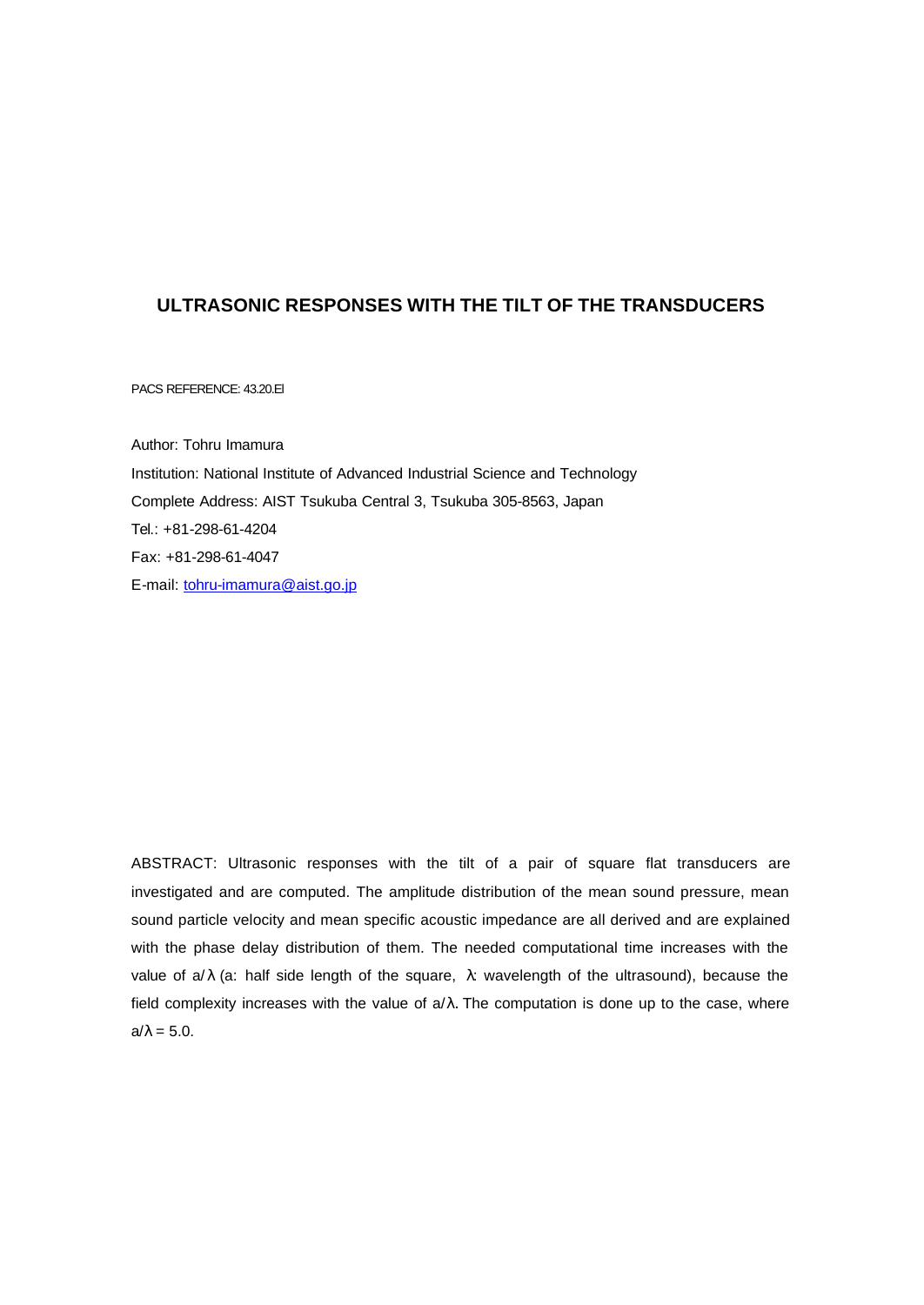**INTRODUCTION:** Ultrasonic field by finite dimensional transducers has long been extensively analyzed, as it has much complexity with diffraction.<sup>1), 2)</sup> Effect of tilt against the transmitting transducer on the receiving transducer is rather remarkable.<sup>3)</sup> But, it has not yet been fully investigated in detail, because the effect of tilt differs from the symmetrical ultrasonic field analyses. In this paper, ultrasonic responses with the tilt of the transducer are presented in the case for a pair of square flat transducers. Sound pressure, sound particle velocity and specific acoustic impedance are all computed with the numerical quadruple integration.

**FUNDAMENTAL EQUATIONS OF THE ULTRASONIC FIELD:** The medium of ultrasonic propagation is assumed as usual to be isotropic and non-absorptive. In this condition, the transmitting transducer is set to move coherently with a sinusoidal manner, then the amplitude of the sound particle velocity is set to be  $v_0$  and the angular frequency of the ultrasonic wave is set to be ω. The sound pressure on the receiving transducer by the contribution of the whole transmitting transducer can be explained as

$$
\dot{p} = \dot{v}_0 \exp(j\omega t) \rho c \left(\frac{j}{\lambda}\right) \iint_{S'} \frac{\exp(-jkd)}{d} dS'
$$

$$
= \dot{v}_0 \exp(j\omega t) \exp(-j\theta)
$$

In Eq. (1), ρ is the density of the medium, k the wave number, d the distance between a point on the transmitting transducer and a point on the receiving transducer. Then, the mean sound pressure over the receiving transducer is expressed as

$$
\dot{p}_m = \dot{v}_0 \exp(j\omega t) \iint_S r \exp(-j\theta) dS
$$

$$
= \dot{v}_0 \exp(j\omega t) r_m \exp(-j\theta_m).
$$
 (2)

The z component of the sound particle velocity on the receiving transducer by the contribution of the whole transmitting transducer can be explained as

$$
\dot{v}_z = \dot{v}_0 \exp(j\omega t) \left(\frac{1}{2\pi}\right) \iint_{S'} \frac{z(1 + jkd)\exp(-jkd)}{d^3} dS'
$$
  
=  $\dot{v}_0 \exp(j\omega t) r_D \exp(-j\theta_D)$ 

Then, the mean sound particle velocity over the receiving transducer is expressed as

$$
\dot{\nu}_{zm} = \dot{\nu}_0 \exp(j\omega t) \iint_S r_D \exp(-j\theta_D) dS
$$
\n
$$
= \dot{\nu}_0 \exp(j\omega t) r_{Dm} \exp(-j\theta_{Dm})
$$
\n(4)

The mean specific acoustic impedance over the receiving transducer is expressed as

$$
Z_{\mathit{Szm}} = \frac{r_m}{r_{\mathit{Dm}}} \exp\left[-j\left(\theta_m - \theta_{\mathit{Dm}}\right)\right] \tag{5}
$$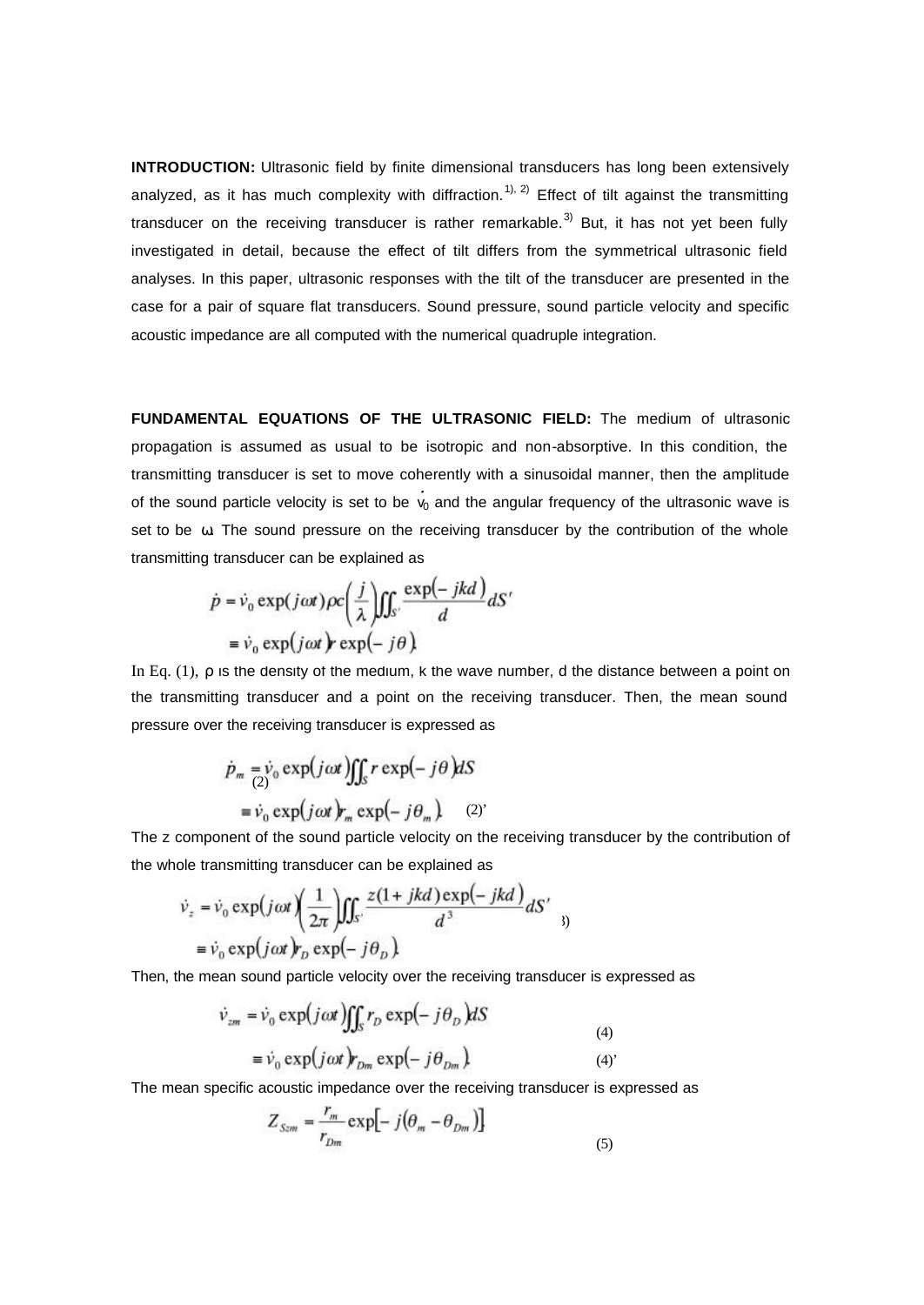**ULTRASONIC RESPONSES WITH THE TILT OF A PAIR OF SQUARE FLAT TRANSDUCERS:** The ultrasonic system investigated here is shown in Fig. 1. Both the transmitting transducer and the receiving transducer have a same square flat shape.



The paper analyzes the ultrasonic responses with the tilt of a pair of square flat transducers. Figure 2 shows the sound particle velocity, where  $a/\lambda=5.0$  on condition that the ultrasonic wave travels as a plane wave. The horizontal axis indicates the tilting angle of the receiving square flat transducer against the transmitting square flat transducer. The range of tilt is from zero to  $\pi/8$ . The vertical axes indicate the relative amplitude and the phase delay, respectively. The relative amplitude when the tilting angle is zero has a maximum value of 1.0. It indicates zero at three points along the horizontal axis within the range up to the place when the tilting angle is  $π/8$ . At these tree points, the phase delay always leaps by  $π$ .

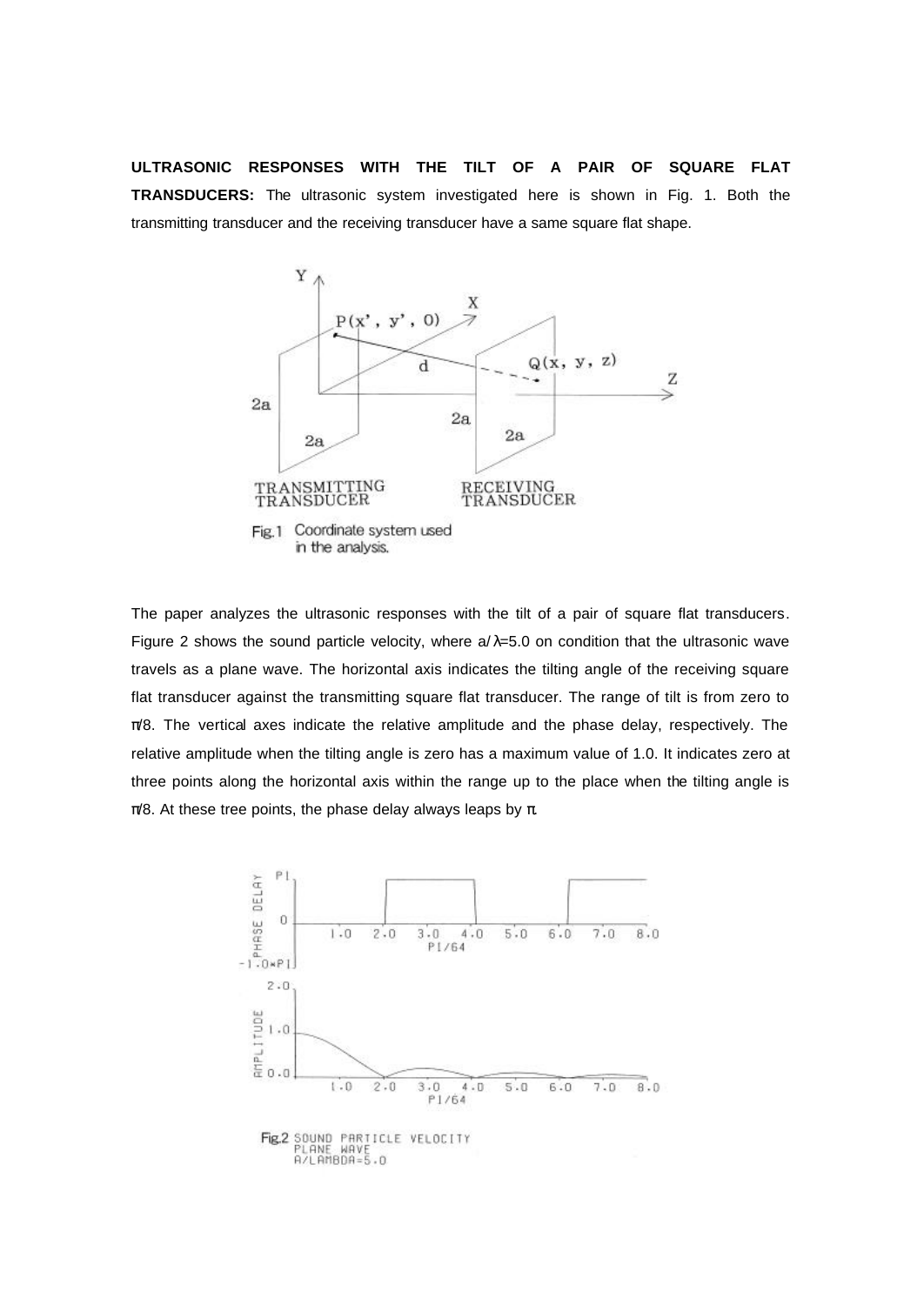Figure 3 shows the sound pressure, when the distance between the transducers is the unit length (a). Figure 4 shows the sound particle velocity when the distance between the transducers is the unit length (a). Figure 5 shows the specific acoustic impedance when the distance between the transducers is the unit length (a). The sound pressure and the sound particle velocity indicate a similar tendency, which are deductible from the sound particle velocity on condition that the ultrasound travels as a plane wave. But, the specific acoustic impedance indicates clearly the difference between the sound pressure and the sound particle velocity.

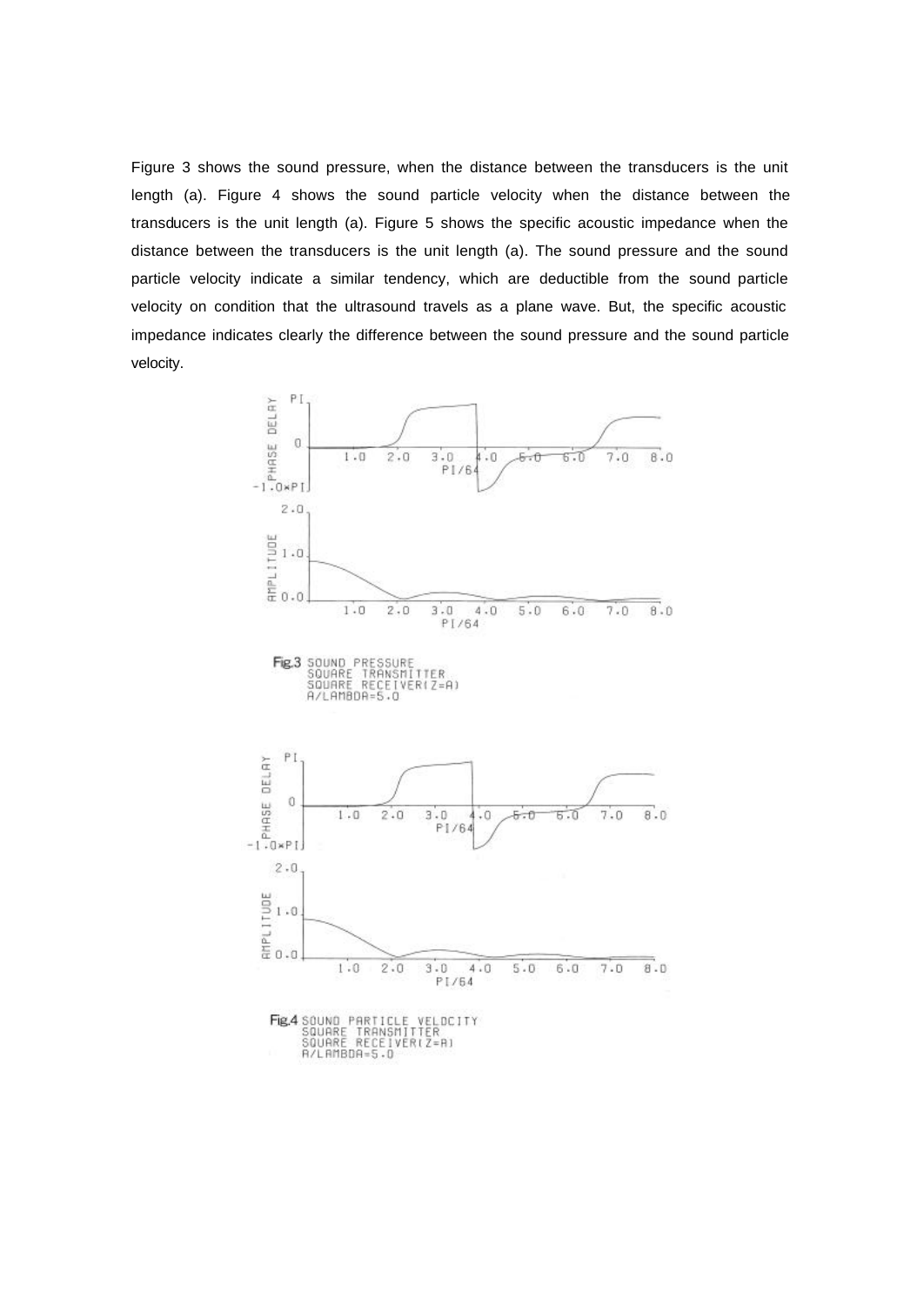